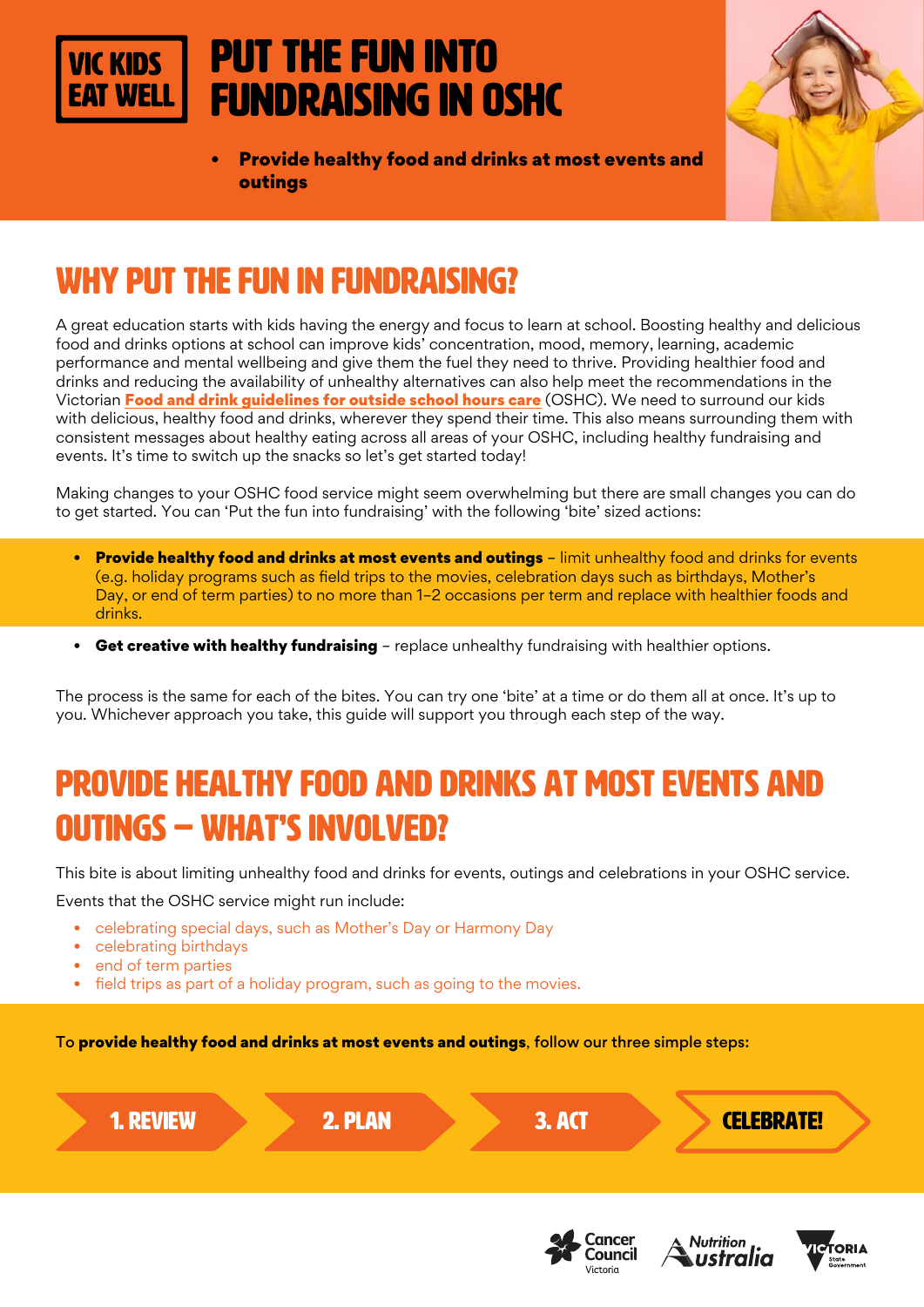

STEP ONE: REVIEW

Start by reviewing the events and celebrations currently organised by the OSHC service.

Make a note of how many events the OSHC service has planned, and then note if they include unhealthy food and/or drink.

Unhealthy food and drinks refer to confectionary, sugary drinks, fried foods, pastries, baked goods or snack food items high in added fat, salt and/or sugar e.g. packaged chips, hot chips, lollies, meat pies, chocolate, cakes or soft drink.





## STEP TWO: PLAN

The next step involves planning how you will swap to healthier options and limit the number of events organised by the OSHC service that provide unhealthy food and drinks.

If the OSHC service currently runs more than two events per term where unhealthy food and drink options are provided, decide which events will be changed.

You can include healthier food and drinks at the service's events and celebrations in various ways, such as:

- use foods from the Five Food Groups, such as fruit and vegetable platters with yummy dips, cheese and wholegrain crackers, or vegetable pizza faces
- bake healthier cakes or baked goods that have less added sugar, include fruit and use vegetable oil instead of butter
- try a fresh fruit cake instead of a baked cake carve out a cake from watermelon and decorate with the children's favourite in-season fruit
- celebrate cultural diversity at your service by exploring healthy recipes from around the world.







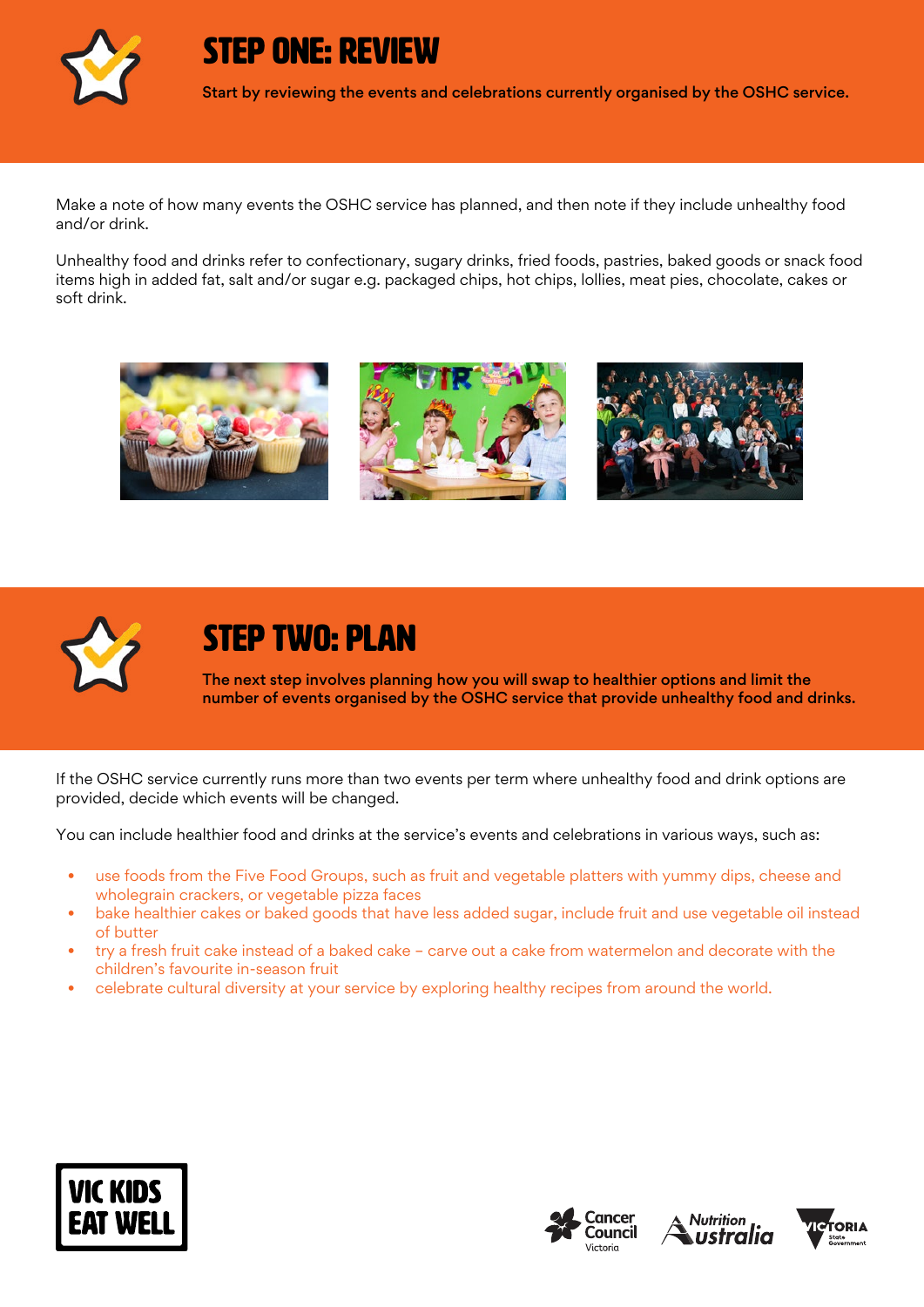There are also plenty of creative ways you can celebrate occasions without food, such as:

- focus on activities rather than food, such as fun party games
- let the birthday child:
	- choose and lead an active game for everyone
	- wear a special sash, crown, cape, or carry a special item for the day
	- choose their favourite online video clip for class to watch
	- choose their favourite song/s to play
	- arrange a treasure hunt around the service or playground
- invite all children to celebrate the special day by wearing a selected colour or special item (e.g. badge, funny hat, a special piece of clothing, etc.)
- have a dance party or 'dance-off' competition.

For more healthy celebration ideas go to [Healthy school celebration ideas | Healthy Eating Advisory Service](https://heas.health.vic.gov.au/schools/promoting-healthy-foods-and-drinks/healthy-school-celebration-ideas)





### Preparing for change

Look for ways to engage the OSHC community in making changes. Take opportunities to talk to families, staff, children and volunteers to get a sense of the 'appetite' for change and the best way to introduce changes. You can make changes all at once or use a gradual approach.

All at once involves making the changes overnight or all in one go. An ideal time to do this is at the beginning of a new school year or term, however it can be done at any time. This is a quick way to drastically improve the healthiness of events through changing the food and drinks used for celebrations at the service.

A gradual approach involves making changes gradually over time. This option gives children more time to get used to the changes and an opportunity to try healthier food and drinks at events before unhealthy food and drinks are removed. It is often the more readily accepted option if you need to make lots of changes to the foods and drinks offered at events. For example, if the service has a lot of events to improve, you could consider removing confectionary at events first, then move onto removing/replacing the other unhealthy food and drinks at most events.









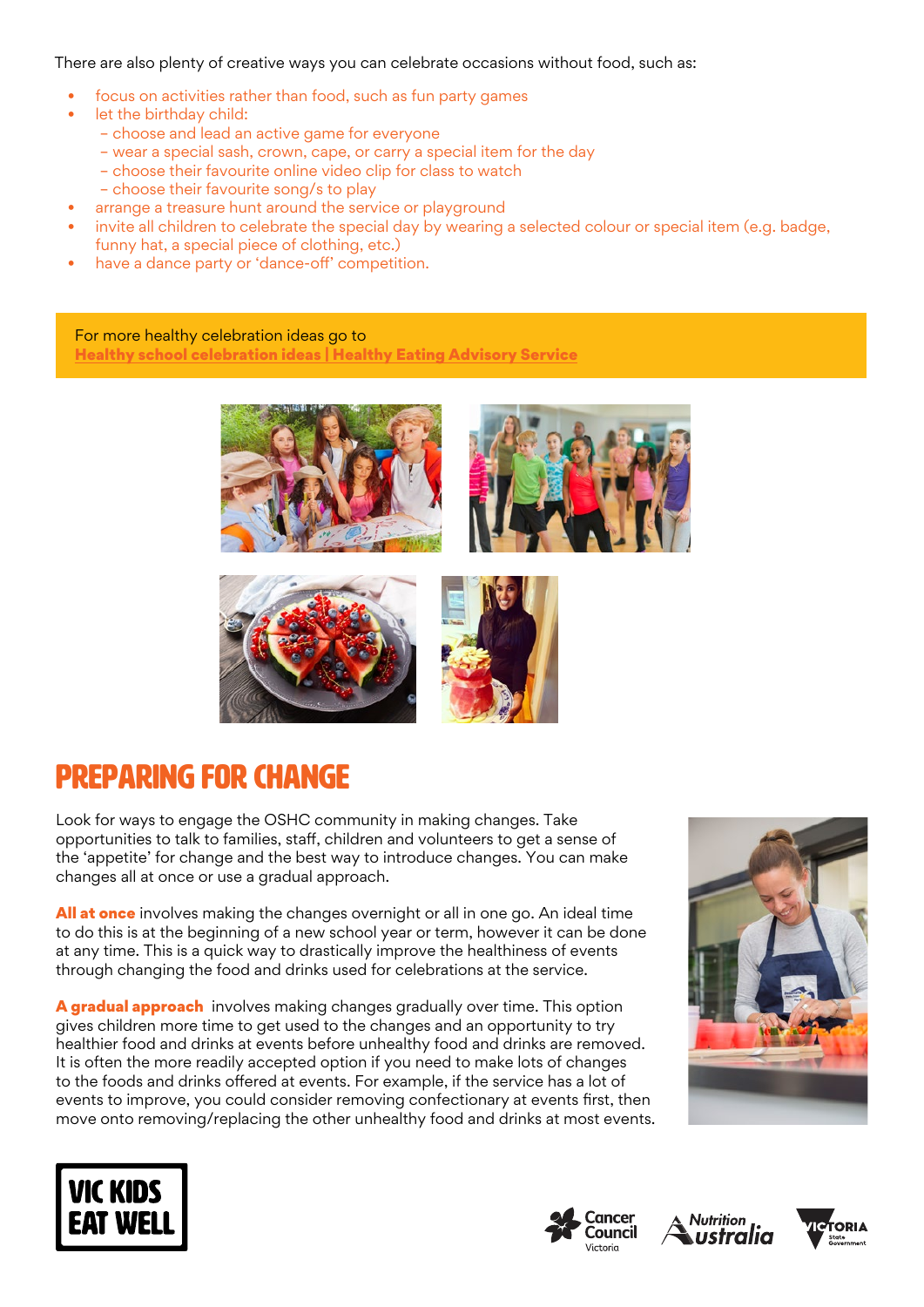

### STEP THREE: ACT

Now you've done all the groundwork, it's time to put it into action.

### **SUPPORTING SUCCESS**

Consider how you will communicate the changes you make to events and outings with the children and families at the service, and how you can include some wording in the service's current policies and procedures about using healthy food and drink for events and celebrations. For more on developing a policy that covers healthy celebrations and events at the OSHC service check out the 'Early childhood services healthy eating and oral [health policy checklist'](http://heas.health.vic.gov.au/early-childhood-services/policy/checklist).

Remember, this is just one of the 'bites' you can do to put the fun into fundraising. Check out how to 'Get [creative with healthy fundraising'](https://www.vickidseatwell.health.vic.gov.au/resources/).